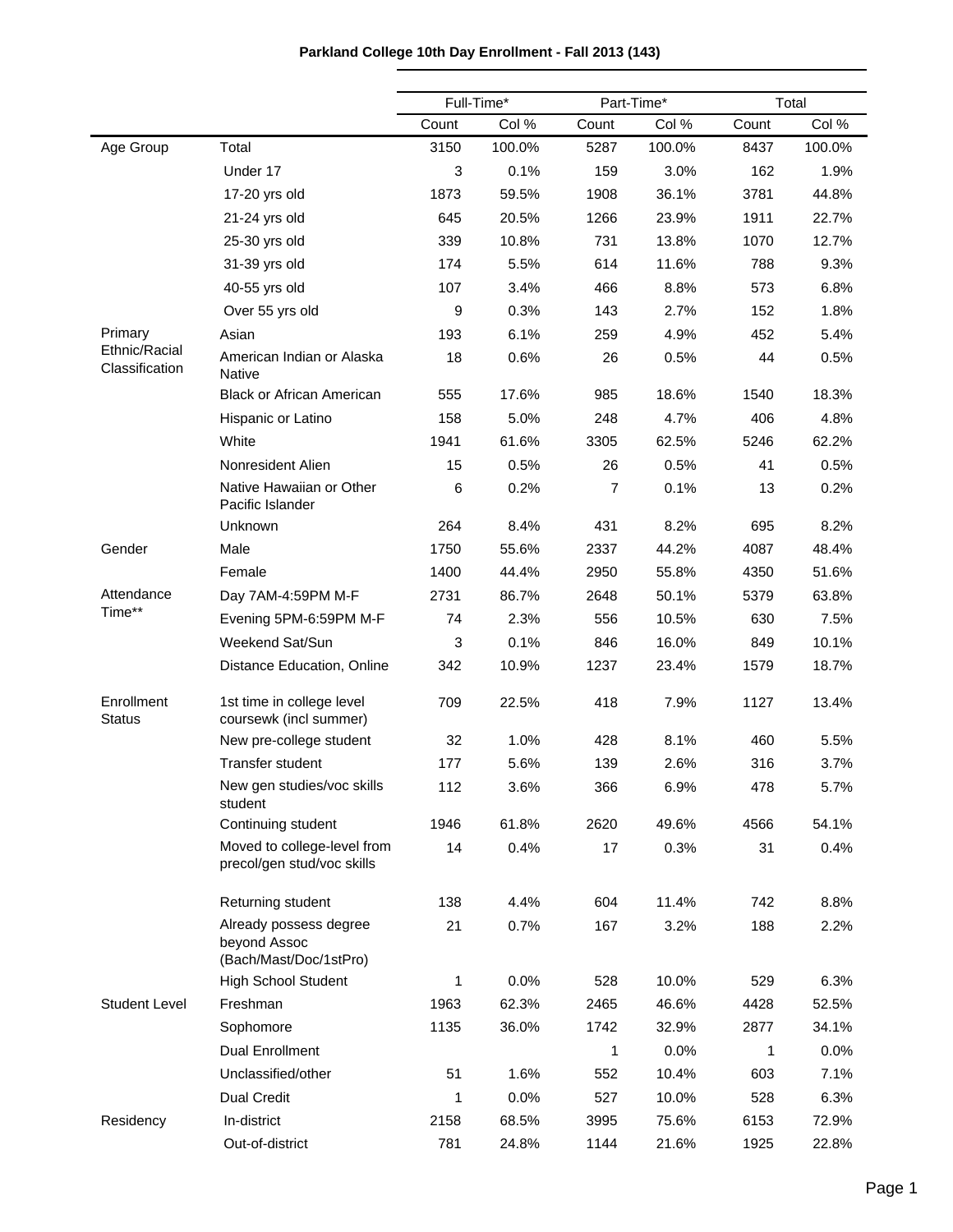|                         |                                                  | Full-Time*     |        | Part-Time*     |        |       | Total  |
|-------------------------|--------------------------------------------------|----------------|--------|----------------|--------|-------|--------|
|                         |                                                  | Count          | Col %  | Count          | Col %  | Count | Col %  |
|                         | Out-of-state                                     | 69             | 2.2%   | 54             | 1.0%   | 123   | 1.5%   |
|                         | <b>Foreign Country</b>                           | 142            | 4.5%   | 94             | 1.8%   | 236   | 2.8%   |
| <b>Student Intent</b>   | Prepare for transfer                             | 29             | 0.9%   | 147            | 2.8%   | 176   | 2.1%   |
|                         | Improve skills for present<br>job                | 3              | 0.1%   | 55             | 1.0%   | 58    | 0.7%   |
|                         | Prepare for job immediately<br>after com college | 31             | 1.0%   | 149            | 2.8%   | 180   | 2.1%   |
|                         | Prepare for GED/improve<br>basic ac skills       | 1              | 0.0%   | 14             | 0.3%   | 15    | 0.2%   |
|                         | Personal interest - not<br>career oriented       | $\overline{7}$ | 0.2%   | 51             | 1.0%   | 58    | 0.7%   |
|                         | Other or unknown                                 | 3079           | 97.7%  | 4871           | 92.1%  | 7950  | 94.2%  |
| Enrollment<br>Objective | Complete one or several<br>courses               | 110            | 3.5%   | 1881           | 35.6%  | 1991  | 23.6%  |
|                         | Complete a Certificate                           | 73             | 2.3%   | 219            | 4.1%   | 292   | 3.5%   |
|                         | Complete Assoc degree                            | 2967           | 94.2%  | 3187           | 60.3%  | 6154  | 72.9%  |
| <b>Transfer Plans</b>   | NOT planning transfer                            | 3121           | 99.1%  | 5140           | 97.2%  | 8261  | 97.9%  |
|                         | YES, planning transfer                           | 29             | 0.9%   | 147            | 2.8%   | 176   | 2.1%   |
| <b>Highest Degree</b>   | Assoc Deg                                        | 15             | 0.5%   | 66             | 1.2%   | 81    | 1.0%   |
| Earned                  | <b>Bachelor Deg</b>                              | 15             | 0.5%   | 115            | 2.2%   | 130   | 1.5%   |
|                         | Certificate                                      | 16             | 0.5%   | 50             | 0.9%   | 66    | 0.8%   |
|                         | Doctoral                                         | 1              | 0.0%   | $\overline{7}$ | 0.1%   | 8     | 0.1%   |
|                         | <b>GED</b>                                       | 45             | 1.4%   | 77             | 1.5%   | 122   | 1.4%   |
|                         | High School Dip                                  | 2863           | 90.9%  | 4072           | 77.0%  | 6935  | 82.2%  |
|                         | Master Deg                                       | 4              | 0.1%   | 42             | 0.8%   | 46    | 0.5%   |
|                         | None                                             | 1              | 0.0%   | 528            | 10.0%  | 529   | 6.3%   |
|                         | Other                                            | 20             | 0.6%   | 49             | 0.9%   | 69    | 0.8%   |
|                         | <b>First Prof</b>                                | 1              | 0.0%   | 3              | 0.1%   | 4     | 0.0%   |
|                         | Passed one college-level<br>course               | 169            | 5.4%   | 278            | 5.3%   | 447   | 5.3%   |
|                         | Total                                            | 3150           | 100.0% | 5287           | 100.0% | 8437  | 100.0% |

\*\*Time of Attendance accounts for majority of student's course enrollment.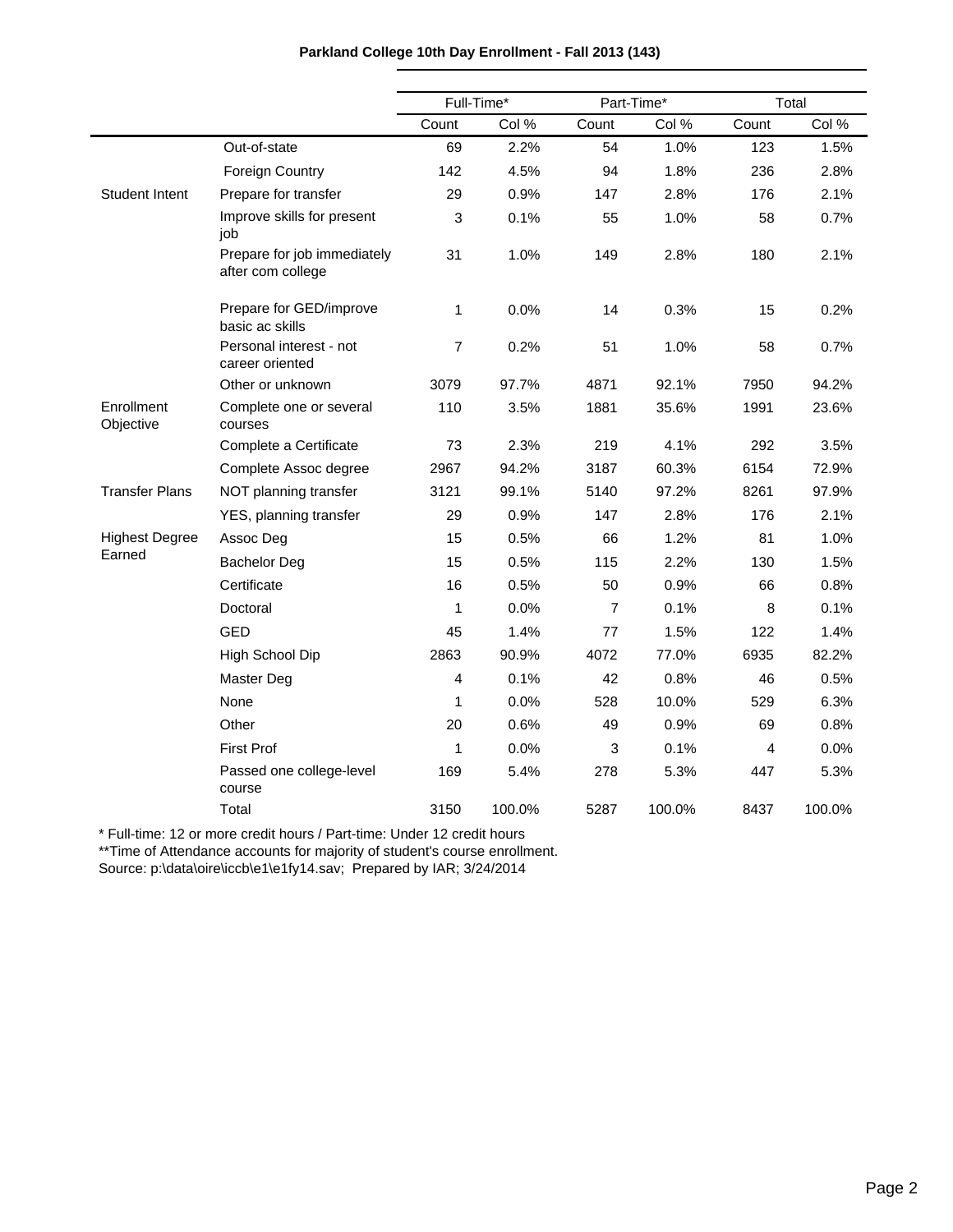|                     |                           | Full-Time* |        |       | Part-Time* | Total |        |
|---------------------|---------------------------|------------|--------|-------|------------|-------|--------|
|                     |                           | Count      | Col %  | Count | Col %      | Count | Col %  |
| <b>Athletic Aid</b> | Total                     | 3150       | 100.0% | 5287  | 100.0%     | 8437  | 100.0% |
|                     | No Financial Assistance   | 3011       | 95.6%  | 5274  | 99.8%      | 8285  | 98.2%  |
|                     | Scholarship Athlete       | 139        | 4.4%   | 13    | 0.2%       | 152   | 1.8%   |
| Sport with          | Not a Scholarship Athlete | 3011       | 95.6%  | 5274  | 99.8%      | 8285  | 98.2%  |
| <b>Athletic Aid</b> | <b>Basketball</b>         | 22         | 0.7%   |       | 0.0%       | 23    | 0.3%   |
|                     | Baseball (not soft)       | 32         | 1.0%   | 3     | 0.1%       | 35    | 0.4%   |
|                     | All other sports          | 85         | 2.7%   | 9     | 0.2%       | 94    | 1.1%   |
|                     | Total                     | 3150       | 100.0% | 5287  | 100.0%     | 8437  | 100.0% |

## **Parkland College 10th Day Enrollment - Fall 2013 (143)**

\* Full-time: 12 or more credit hours / Part-time: Under 12 credit hours Source: p:\data\oire\iccb\e1\e1fy14.sav; Prepared by IAR; 3/24/2014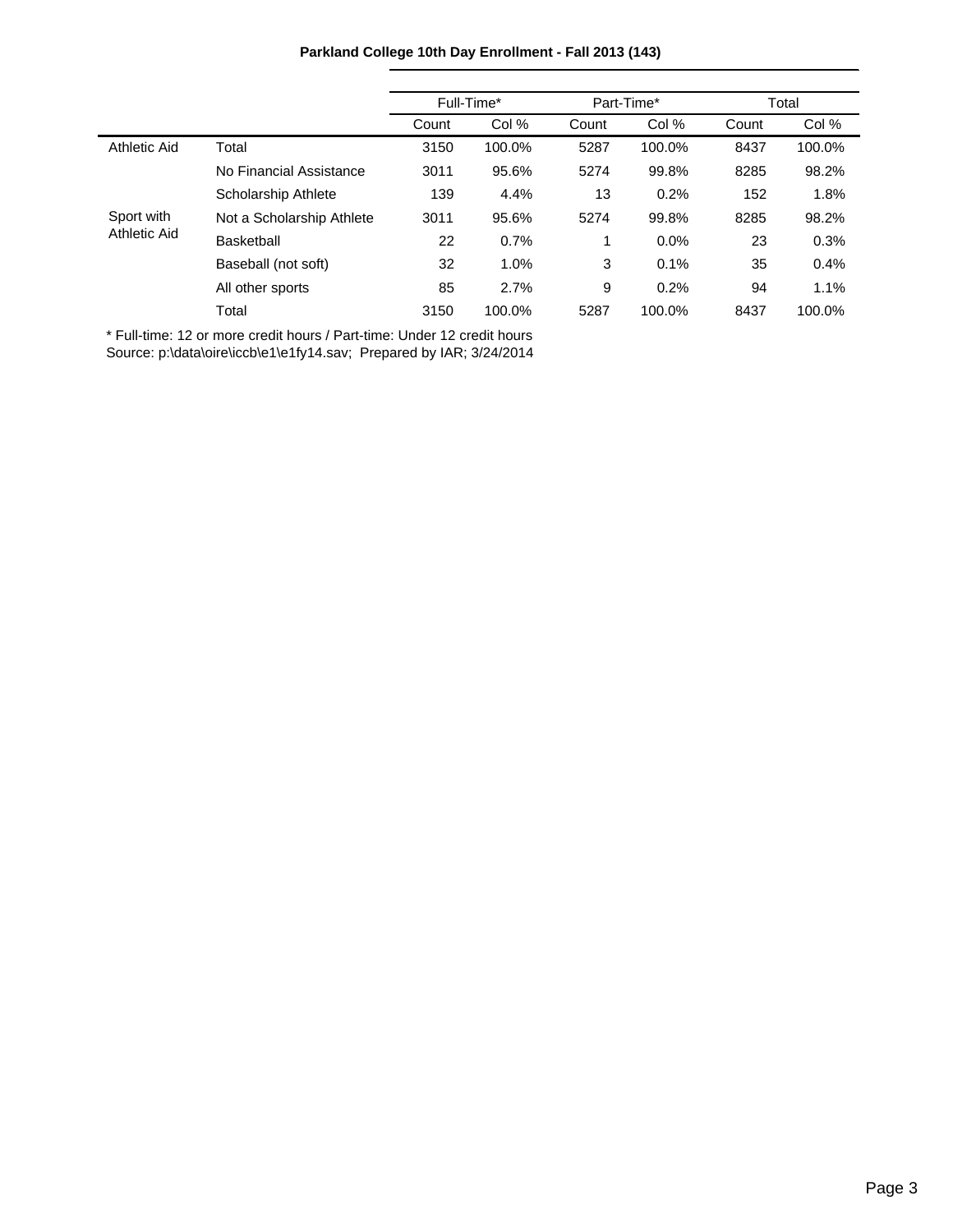|        |               | Full-Time*       |       | Part-Time*                |       |                           | Total |  |
|--------|---------------|------------------|-------|---------------------------|-------|---------------------------|-------|--|
|        |               | Count            | Col % | Count                     | Col % | Count                     | Col % |  |
| County | Adams         | 5                | 0.2%  | 10                        | 0.2%  | 15                        | 0.2%  |  |
|        | Alexander     | $\overline{c}$   | 0.1%  | $\boldsymbol{2}$          | 0.0%  | $\overline{\mathbf{4}}$   | 0.0%  |  |
|        | Bond          | 3                | 0.1%  | 1                         | 0.0%  | $\overline{4}$            | 0.0%  |  |
|        | Boone         | $\overline{c}$   | 0.1%  | 6                         | 0.1%  | 8                         | 0.1%  |  |
|        | <b>Brown</b>  | 1                | 0.0%  | 1                         | 0.0%  | $\overline{c}$            | 0.0%  |  |
|        | <b>Bureau</b> | 5                | 0.2%  | 5                         | 0.1%  | 10                        | 0.1%  |  |
|        | Calhoun       | $\overline{c}$   | 0.1%  | 1                         | 0.0%  | 3                         | 0.0%  |  |
|        | Carroll       |                  |       | 1                         | 0.0%  | 1                         | 0.0%  |  |
|        | Cass          |                  |       | 1                         | 0.0%  | 1                         | 0.0%  |  |
|        | Champaign     | 1524             | 48.4% | 3020                      | 57.1% | 4544                      | 53.9% |  |
|        | Christian     | 4                | 0.1%  | $\overline{c}$            | 0.0%  | $\,6$                     | 0.1%  |  |
|        | Clark         | 3                | 0.1%  | $\overline{c}$            | 0.0%  | $\sqrt{5}$                | 0.1%  |  |
|        | Clay          | 3                | 0.1%  | $\overline{c}$            | 0.0%  | $\sqrt{5}$                | 0.1%  |  |
|        | Clinton       |                  |       | $\overline{c}$            | 0.0%  | $\boldsymbol{2}$          | 0.0%  |  |
|        | Coles         | 19               | 0.6%  | 28                        | 0.5%  | 47                        | 0.6%  |  |
|        | Cook          | 305              | 9.7%  | 508                       | 9.6%  | 813                       | 9.6%  |  |
|        | Crawford      | 3                | 0.1%  | $\overline{c}$            | 0.0%  | $\mathbf 5$               | 0.1%  |  |
|        | Cumberland    | 1                | 0.0%  | $\sqrt{3}$                | 0.1%  | $\overline{\mathbf{4}}$   | 0.0%  |  |
|        | De Kalb       | 5                | 0.2%  | 5                         | 0.1%  | 10                        | 0.1%  |  |
|        | De Witt       | 34               | 1.1%  | 46                        | 0.9%  | 80                        | 0.9%  |  |
|        | Douglas       | 145              | 4.6%  | 179                       | 3.4%  | 324                       | 3.8%  |  |
|        | Du Page       | 30               | 1.0%  | 57                        | 1.1%  | 87                        | 1.0%  |  |
|        | Edgar         | 19               | 0.6%  | 19                        | 0.4%  | 38                        | 0.5%  |  |
|        | Edwards       |                  |       | 1                         | 0.0%  | 1                         | 0.0%  |  |
|        | Effingham     | 11               | 0.3%  | 10                        | 0.2%  | 21                        | 0.2%  |  |
|        | Fayette       | 3                | 0.1%  | 1                         | 0.0%  | $\overline{\mathbf{r}}$   | 0.0%  |  |
|        | Ford          | 106              | 3.4%  | 195                       | 3.7%  | 301                       | 3.6%  |  |
|        | Franklin      |                  |       | 3                         | 0.1%  | $\ensuremath{\mathsf{3}}$ | 0.0%  |  |
|        | Fulton        | $\overline{c}$   | 0.1%  | 5                         | 0.1%  | $\overline{7}$            | 0.1%  |  |
|        | Greene        | $\overline{c}$   | 0.1%  | 1                         | 0.0%  | $\ensuremath{\mathsf{3}}$ | 0.0%  |  |
|        | Grundy        | $\boldsymbol{7}$ | 0.2%  | $\,6\,$                   | 0.1%  | 13                        | 0.2%  |  |
|        | Hancock       |                  |       | $\overline{c}$            | 0.0%  | $\boldsymbol{2}$          | 0.0%  |  |
|        | Henry         | $\overline{7}$   | 0.2%  | $\sqrt{5}$                | 0.1%  | 12                        | 0.1%  |  |
|        | Iroquois      | 87               | 2.8%  | 85                        | 1.6%  | 172                       | 2.0%  |  |
|        | Jackson       | 1                | 0.0%  | 8                         | 0.2%  | 9                         | 0.1%  |  |
|        | Jasper        |                  |       | $\overline{c}$            | 0.0%  | $\boldsymbol{2}$          | 0.0%  |  |
|        | Jefferson     | $\mathbf{1}$     | 0.0%  | 1                         | 0.0%  | $\overline{c}$            | 0.0%  |  |
|        | Jersey        | 1                | 0.0%  | 1                         | 0.0%  | $\overline{c}$            | 0.0%  |  |
|        | Jo Daviess    |                  |       | $\overline{c}$            | 0.0%  | $\overline{c}$            | 0.0%  |  |
|        | Kane          | $\,6$            | 0.2%  | 19                        | 0.4%  | 25                        | 0.3%  |  |
|        | Kankakee      | 16               | 0.5%  | 23                        | 0.4%  | 39                        | 0.5%  |  |
|        | Kendall       | $\overline{c}$   | 0.1%  | $\overline{c}$            | 0.0%  | $\overline{\mathbf{4}}$   | 0.0%  |  |
|        | Knox          | 1                | 0.0%  | $\ensuremath{\mathsf{3}}$ | 0.1%  | $\overline{\mathbf{4}}$   | 0.0%  |  |
|        | Lake          | 31               | 1.0%  | 37                        | 0.7%  | 68                        | 0.8%  |  |

**Parkland College 10th Day Enrollment - Fall 2013 (143)**

 $\overline{\phantom{0}}$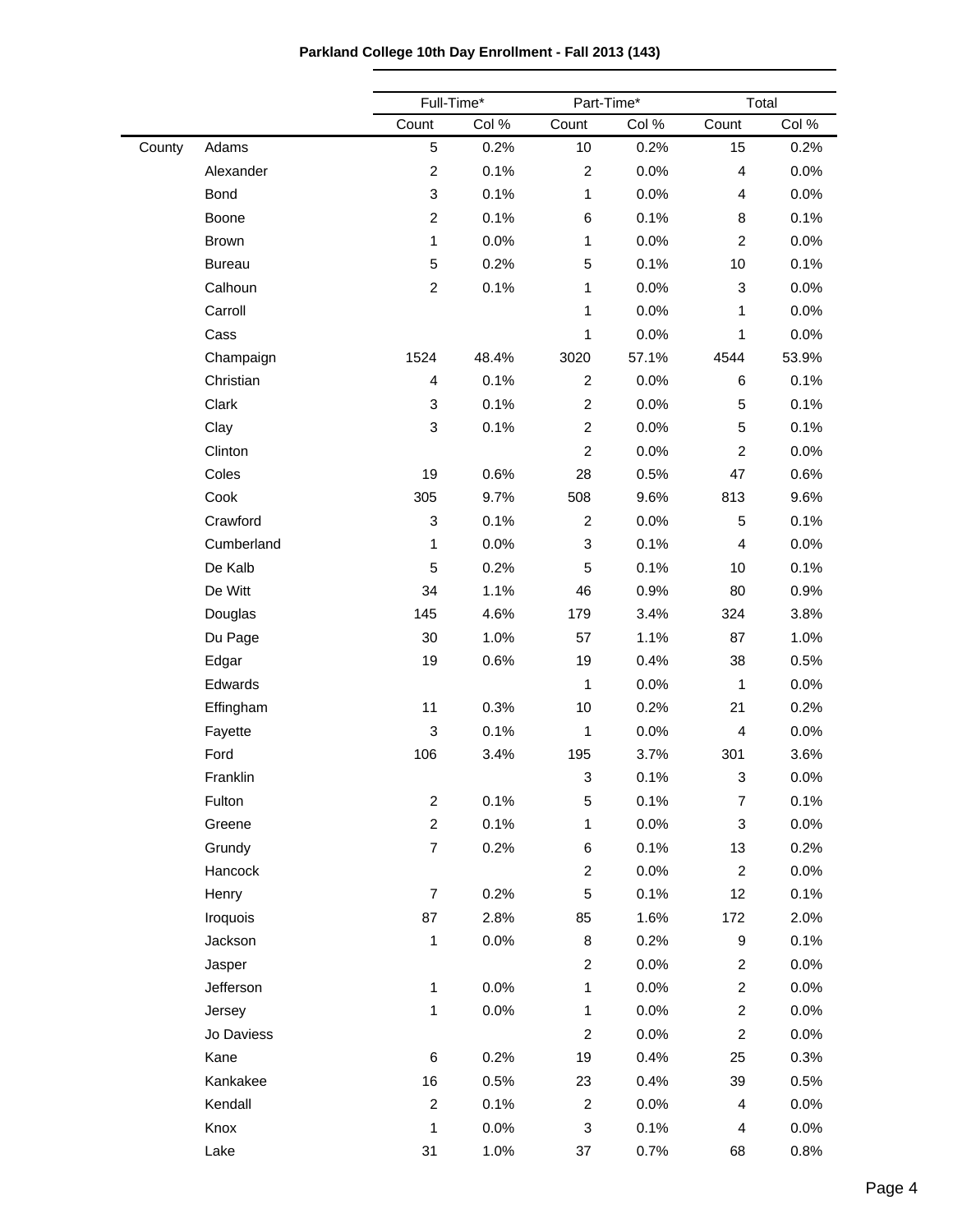|  |  |  | Parkland College 10th Day Enrollment - Fall 2013 (143) |  |  |
|--|--|--|--------------------------------------------------------|--|--|
|--|--|--|--------------------------------------------------------|--|--|

|             |                         | Full-Time* | Part-Time*     |       | Total                     |       |  |  |
|-------------|-------------------------|------------|----------------|-------|---------------------------|-------|--|--|
|             | Count                   | Col %      | Count          | Col % | Count                     | Col % |  |  |
| La Salle    | 6                       | 0.2%       | 10             | 0.2%  | 16                        | 0.2%  |  |  |
| Lee         | $\mathbf{1}$            | 0.0%       | $\overline{c}$ | 0.0%  | 3                         | 0.0%  |  |  |
| Livingston  | 42                      | 1.3%       | 57             | 1.1%  | 99                        | 1.2%  |  |  |
| Logan       | 10                      | 0.3%       | 4              | 0.1%  | 14                        | 0.2%  |  |  |
| McDonough   | 3                       | 0.1%       | 6              | 0.1%  | $\boldsymbol{9}$          | 0.1%  |  |  |
| McHenry     | $\,6$                   | 0.2%       | 6              | 0.1%  | 12                        | 0.1%  |  |  |
| McLean      | 76                      | 2.4%       | 140            | 2.6%  | 216                       | 2.6%  |  |  |
| Macon       | 41                      | 1.3%       | 35             | 0.7%  | 76                        | 0.9%  |  |  |
| Macoupin    | 4                       | 0.1%       | 3              | 0.1%  | $\overline{7}$            | 0.1%  |  |  |
| Madison     | $\boldsymbol{2}$        | 0.1%       | 15             | 0.3%  | 17                        | 0.2%  |  |  |
| Marion      | $\mathbf{1}$            | 0.0%       | $\overline{c}$ | 0.0%  | 3                         | 0.0%  |  |  |
| Marshall    |                         |            | $\mathbf{1}$   | 0.0%  | 1                         | 0.0%  |  |  |
| Mason       | $\boldsymbol{2}$        | 0.1%       | 4              | 0.1%  | 6                         | 0.1%  |  |  |
| Menard      | $\mathbf{1}$            | 0.0%       | $\overline{c}$ | 0.0%  | 3                         | 0.0%  |  |  |
| Mercer      | $\boldsymbol{2}$        | 0.1%       |                |       | $\overline{c}$            | 0.0%  |  |  |
| Monroe      | 3                       | 0.1%       | $\overline{c}$ | 0.0%  | 5                         | 0.1%  |  |  |
| Montgomery  | $\overline{c}$          | 0.1%       | $\mathbf{1}$   | 0.0%  | 3                         | 0.0%  |  |  |
| Morgan      | 5                       | 0.2%       | 1              | 0.0%  | 6                         | 0.1%  |  |  |
| Moultrie    | 5                       | 0.2%       | 6              | 0.1%  | 11                        | 0.1%  |  |  |
| Ogle        | $\overline{c}$          | 0.1%       | 4              | 0.1%  | 6                         | 0.1%  |  |  |
| Peoria      | 5                       | 0.2%       | 17             | 0.3%  | 22                        | 0.3%  |  |  |
| Piatt       | 149                     | 4.7%       | 228            | 4.3%  | 377                       | 4.5%  |  |  |
| Pike        | $\overline{c}$          | 0.1%       | $\mathbf{1}$   | 0.0%  | 3                         | 0.0%  |  |  |
| Pope        |                         |            | $\mathbf{1}$   | 0.0%  | 1                         | 0.0%  |  |  |
| Putnam      | $\boldsymbol{2}$        | 0.1%       |                |       | $\overline{c}$            | 0.0%  |  |  |
| Randolph    |                         |            | 3              | 0.1%  | 3                         | 0.0%  |  |  |
| Richland    | $\mathbf{1}$            | 0.0%       | $\overline{c}$ | 0.0%  | $\ensuremath{\mathsf{3}}$ | 0.0%  |  |  |
| Rock Island | 4                       | 0.1%       | 5              | 0.1%  | 9                         | 0.1%  |  |  |
| St. Clair   | 8                       | 0.3%       | 23             | 0.4%  | 31                        | 0.4%  |  |  |
| Saline      |                         |            | $\overline{2}$ | 0.0%  | $\overline{2}$            | 0.0%  |  |  |
| Sangamon    | 15                      | 0.5%       | 36             | 0.7%  | 51                        | 0.6%  |  |  |
| Shelby      | $\overline{\mathbf{4}}$ | 0.1%       | $\overline{7}$ | 0.1%  | 11                        | 0.1%  |  |  |
| Stark       | $\overline{c}$          | 0.1%       |                |       | $\overline{c}$            | 0.0%  |  |  |
| Stephenson  | 3                       | 0.1%       | 3              | 0.1%  | 6                         | 0.1%  |  |  |
| Tazewell    | $\,6$                   | 0.2%       | 12             | 0.2%  | 18                        | 0.2%  |  |  |
| Union       |                         |            | $\overline{2}$ | 0.0%  | $\overline{c}$            | 0.0%  |  |  |
| Vermilion   | 67                      | 2.1%       | 102            | 1.9%  | 169                       | 2.0%  |  |  |
| Wabash      |                         |            | $\mathbf{1}$   | 0.0%  | $\mathbf{1}$              | 0.0%  |  |  |
| Warren      | $\mathbf{1}$            | 0.0%       |                |       | 1                         | 0.0%  |  |  |
| Washington  |                         |            | 1              | 0.0%  | 1                         | 0.0%  |  |  |
| Wayne       |                         |            | $\overline{c}$ | 0.0%  | $\overline{c}$            | 0.0%  |  |  |
| White       |                         |            | $\mathbf{1}$   | 0.0%  | $\mathbf{1}$              | 0.0%  |  |  |
| Whiteside   | $\boldsymbol{2}$        | 0.1%       | $\overline{c}$ | 0.0%  | 4                         | 0.0%  |  |  |
| Will        | $40\,$                  | 1.3%       | 51             | 1.0%  | 91                        | 1.1%  |  |  |
|             |                         |            |                |       |                           |       |  |  |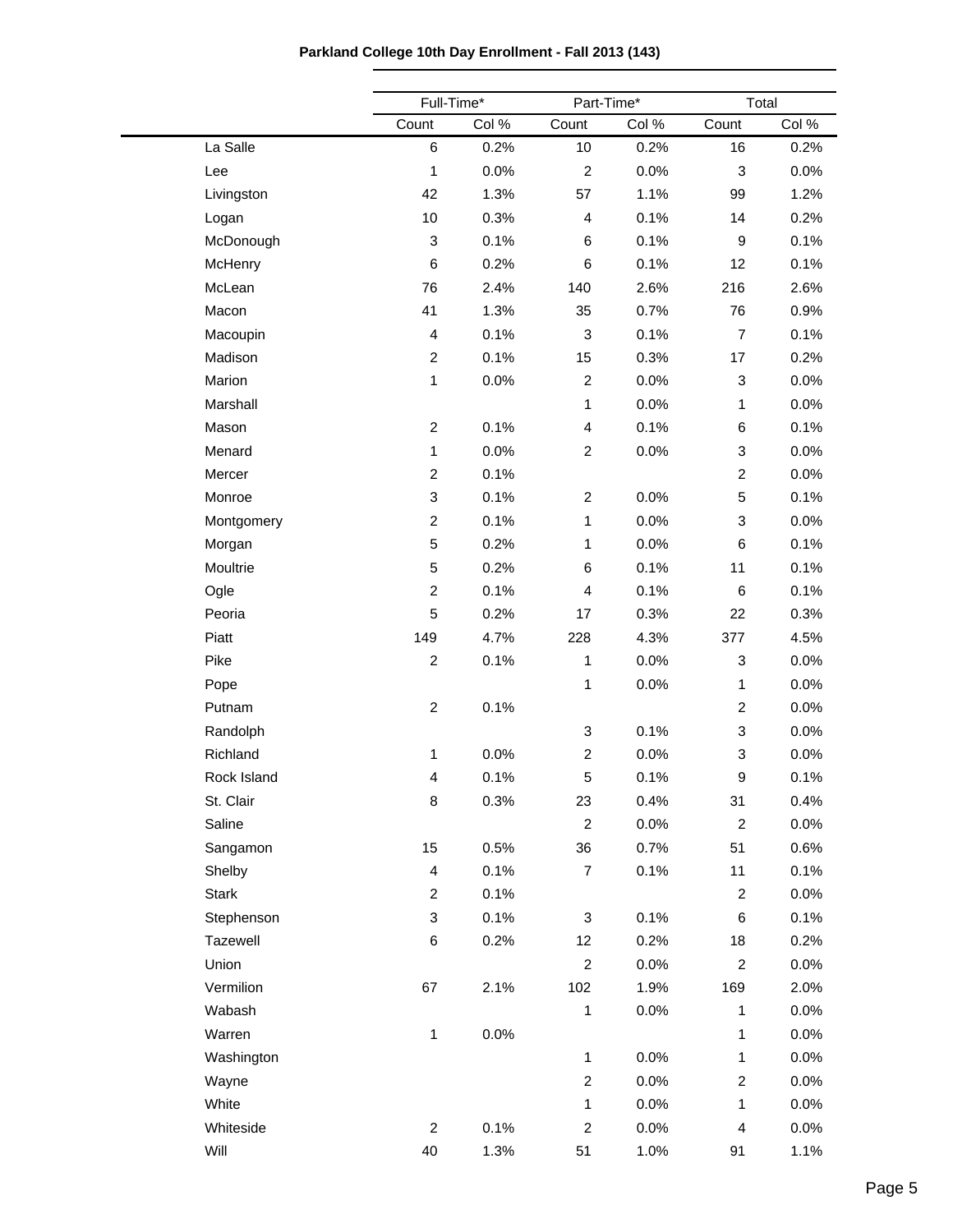**Parkland College 10th Day Enrollment - Fall 2013 (143)**

|                         | Full-Time* |        |       | Part-Time* | Total |        |
|-------------------------|------------|--------|-------|------------|-------|--------|
|                         | Count      | Col %  | Count | Col %      | Count | Col %  |
| Williamson              |            |        | 5     | 0.1%       | 5     | 0.1%   |
| Winnebago               | 6          | 0.2%   | 8     | 0.2%       | 14    | 0.2%   |
| Woodford                | 9          | 0.3%   | 8     | 0.2%       | 17    | 0.2%   |
| Correct/OOState/Foreign | 211        | 6.7%   | 148   | 2.8%       | 359   | 4.3%   |
| Total                   | 3150       | 100.0% | 5287  | 100.0%     | 8437  | 100.0% |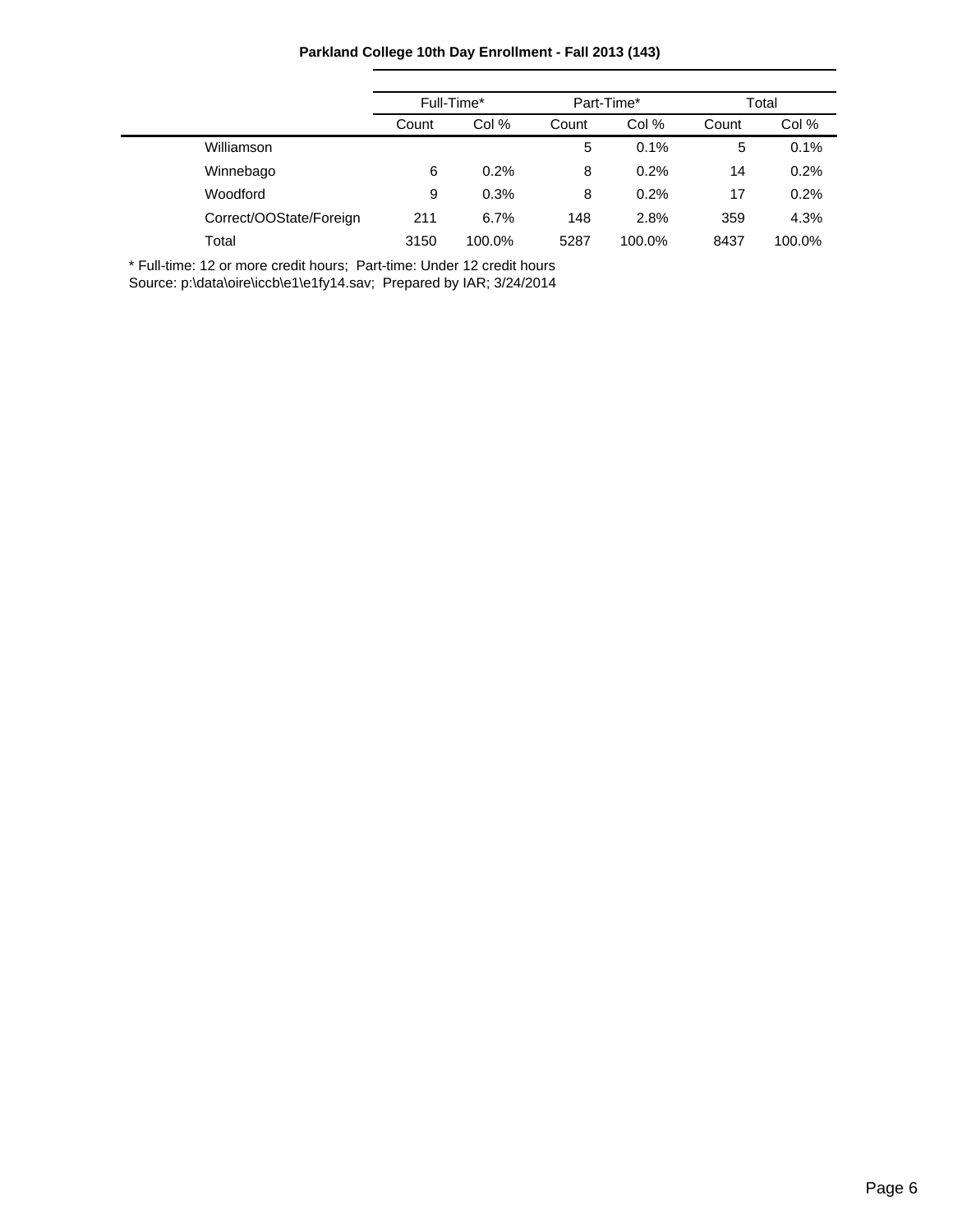|  | Parkland College 10th Day Enrollment - Fall 2013 (143) |  |
|--|--------------------------------------------------------|--|
|--|--------------------------------------------------------|--|

|                                  |                            |                         | Full-Time* | Part-Time*     |        |                | Total  |
|----------------------------------|----------------------------|-------------------------|------------|----------------|--------|----------------|--------|
|                                  |                            | Count                   | Col %      | Count          | Col %  | Count          | Col %  |
| Out-of-District                  | Total                      | 781                     | 100.0%     | 1144           | 100.0% | 1925           | 100.0% |
|                                  | Kaskaskia Coll             | 5                       | 0.6%       | 3              | 0.3%   | 8              | 0.4%   |
|                                  | Coll of DuPage             | 34                      | 4.4%       | 64             | 5.6%   | 98             | 5.1%   |
|                                  | <b>Black Hawk Coll</b>     | 14                      | 1.8%       | 9              | 0.8%   | 23             | 1.2%   |
|                                  | <b>Triton Coll</b>         | 18                      | 2.3%       | 37             | 3.2%   | 55             | 2.9%   |
|                                  | Sauk Valley Comm Coll      | 3                       | 0.4%       | 5              | 0.4%   | 8              | 0.4%   |
|                                  | Danville Area Comm Coll    | 69                      | 8.8%       | 79             | 6.9%   | 148            | 7.7%   |
|                                  | City Coll of Chicago       | 157                     | 20.1%      | 259            | 22.6%  | 416            | 21.6%  |
|                                  | Elgin Comm College         | 6                       | 0.8%       | 21             | 1.8%   | 27             | 1.4%   |
|                                  | South Surburban Coll       | 18                      | 2.3%       | 18             | 1.6%   | 36             | 1.9%   |
|                                  | Rock Valley Coll           | 10                      | 1.3%       | 11             | 1.0%   | 21             | 1.1%   |
|                                  | William Rainey Harper Col  | 18                      | 2.3%       | 23             | 2.0%   | 41             | 2.1%   |
|                                  | Il Valley Comm Coll        | 12                      | 1.5%       | 14             | 1.2%   | 26             | 1.4%   |
|                                  | Il Central Coll            | 15                      | 1.9%       | 29             | 2.5%   | 44             | 2.3%   |
|                                  | Prairie State Coll         | 18                      | 2.3%       | 46             | 4.0%   | 64             | 3.3%   |
|                                  | Waubonsee Comm Coll        | 12                      | 1.5%       | 18             | 1.6%   | 30             | 1.6%   |
|                                  | Lake Land Coll             | 40                      | 5.1%       | 60             | 5.2%   | 100            | 5.2%   |
|                                  | Carl Sandburg Coll         | 24                      | 3.1%       | 41             | 3.6%   | 65             | 3.4%   |
|                                  | <b>Highland Coomm Coll</b> | 3                       | 0.4%       | 5              | 0.4%   | 8              | 0.4%   |
|                                  | Kankakee Comm Coll         | 50                      | 6.4%       | 44             | 3.8%   | 94             | 4.9%   |
|                                  | Rend Lake Coll             |                         |            | $\overline{c}$ | 0.2%   | $\overline{c}$ | 0.1%   |
|                                  | Southwestern II Coll       | 10                      | 1.3%       | 32             | 2.8%   | 42             | 2.2%   |
|                                  | Kishwaukee Coll            | $\overline{\mathbf{c}}$ | 0.3%       | $\overline{c}$ | 0.2%   | 4              | 0.2%   |
|                                  | Moraine Valley Comm Coll   | 15                      | 1.9%       | 33             | 2.9%   | 48             | 2.5%   |
|                                  | Joliet Junior Coll         | 26                      | 3.3%       | 31             | 2.7%   | 57             | 3.0%   |
|                                  | Lincoln Land Comm Coll     | 23                      | 2.9%       | 45             | 3.9%   | 68             | 3.5%   |
|                                  | Morton College             | 3                       | 0.4%       | 6              | 0.5%   | 9              | 0.5%   |
|                                  | <b>McHenry County Coll</b> | 3                       | 0.4%       | 4              | 0.3%   | 7              | 0.4%   |
|                                  | Il Eastern Comm Coll       | 4                       | 0.5%       | 13             | 1.1%   | 17             | 0.9%   |
|                                  | John A Logan Coll          |                         |            | 8              | 0.7%   | 8              | 0.4%   |
|                                  | Shawnee Comm Coll          |                         |            | 4              | 0.3%   | 4              | 0.2%   |
|                                  | Coll of Lake County        | 19                      | 2.4%       | 29             | 2.5%   | 48             | 2.5%   |
|                                  | Southeastern II Coll       |                         |            | $\overline{c}$ | 0.2%   | 2              | 0.1%   |
|                                  | Spoon River Coll           | 4                       | 0.5%       | 8              | 0.7%   | 12             | 0.6%   |
|                                  | Oakton Comm Coll           | 14                      | 1.8%       | 25             | 2.2%   | 39             | 2.0%   |
|                                  | Lewis & Clark Comm Coll    | 5                       | 0.6%       | 12             | 1.0%   | 17             | 0.9%   |
|                                  | <b>Richland Comm Coll</b>  | 47                      | 6.0%       | 41             | 3.6%   | 88             | 4.6%   |
|                                  | John Wood Comm Coll        | 5                       | 0.6%       | 3              | 0.3%   | 8              | 0.4%   |
|                                  | <b>Heartland Comm Coll</b> | 75                      | 9.6%       | 58             | 5.1%   | 133            | 6.9%   |
| <b>District</b><br>Instructional | Not shared/not chargeback  | 3090                    | 98.1%      | 5000           | 94.6%  | 8090           | 95.9%  |
| Arrangement                      | Shared from another coll   | 11                      | 0.3%       | 277            | 5.2%   | 288            | 3.4%   |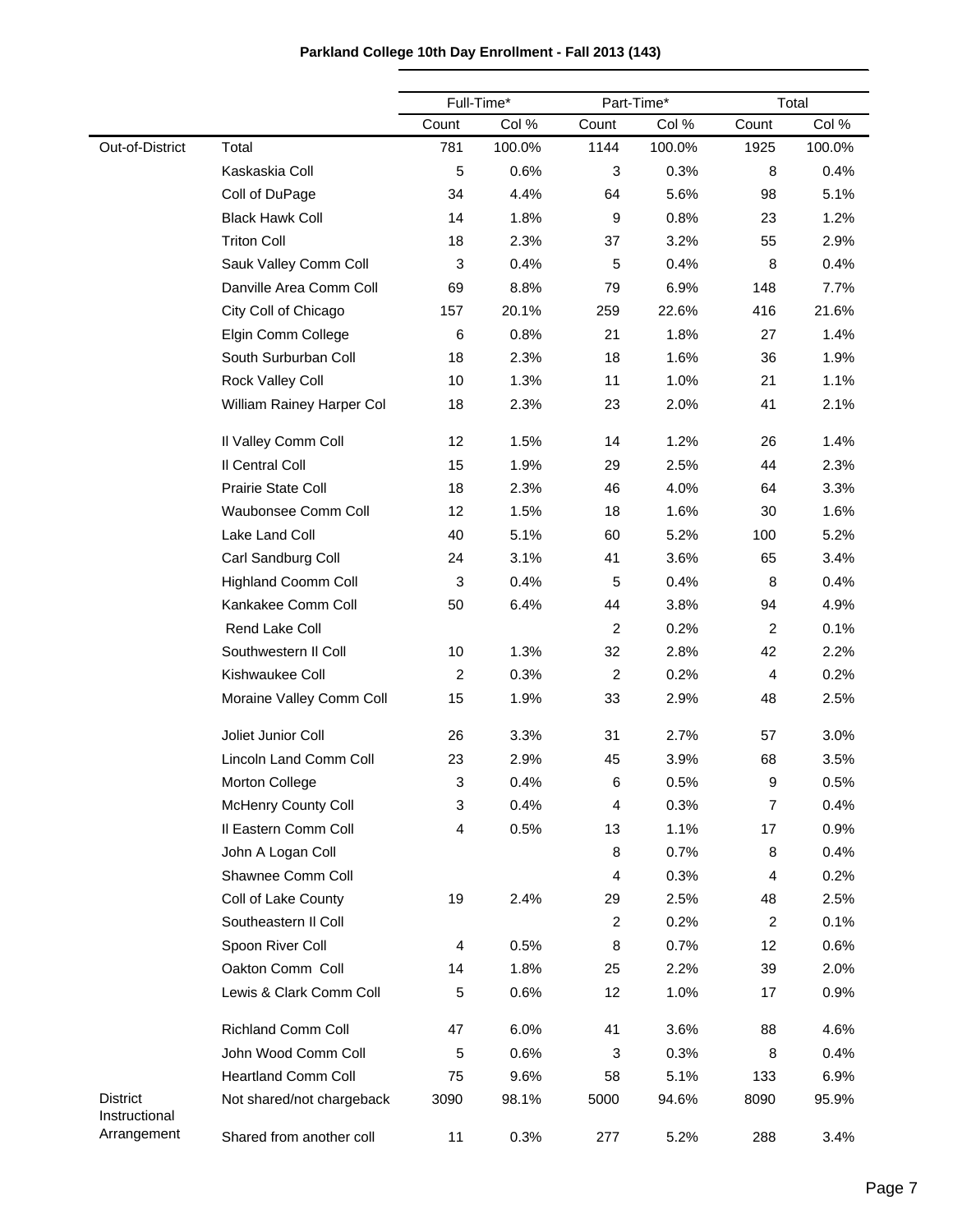|  |  | Parkland College 10th Day Enrollment - Fall 2013 (143) |  |
|--|--|--------------------------------------------------------|--|
|--|--|--------------------------------------------------------|--|

|            | Full-Time* |        | Part-Time* |        | Total |        |
|------------|------------|--------|------------|--------|-------|--------|
|            | Count      | Col %  | Count      | Col %  | Count | Col %  |
| Chargeback | 49         | 1.6%   | 10         | 0.2%   | 59    | 0.7%   |
| Total      | 3150       | 100.0% | 5287       | 100.0% | 8437  | 100.0% |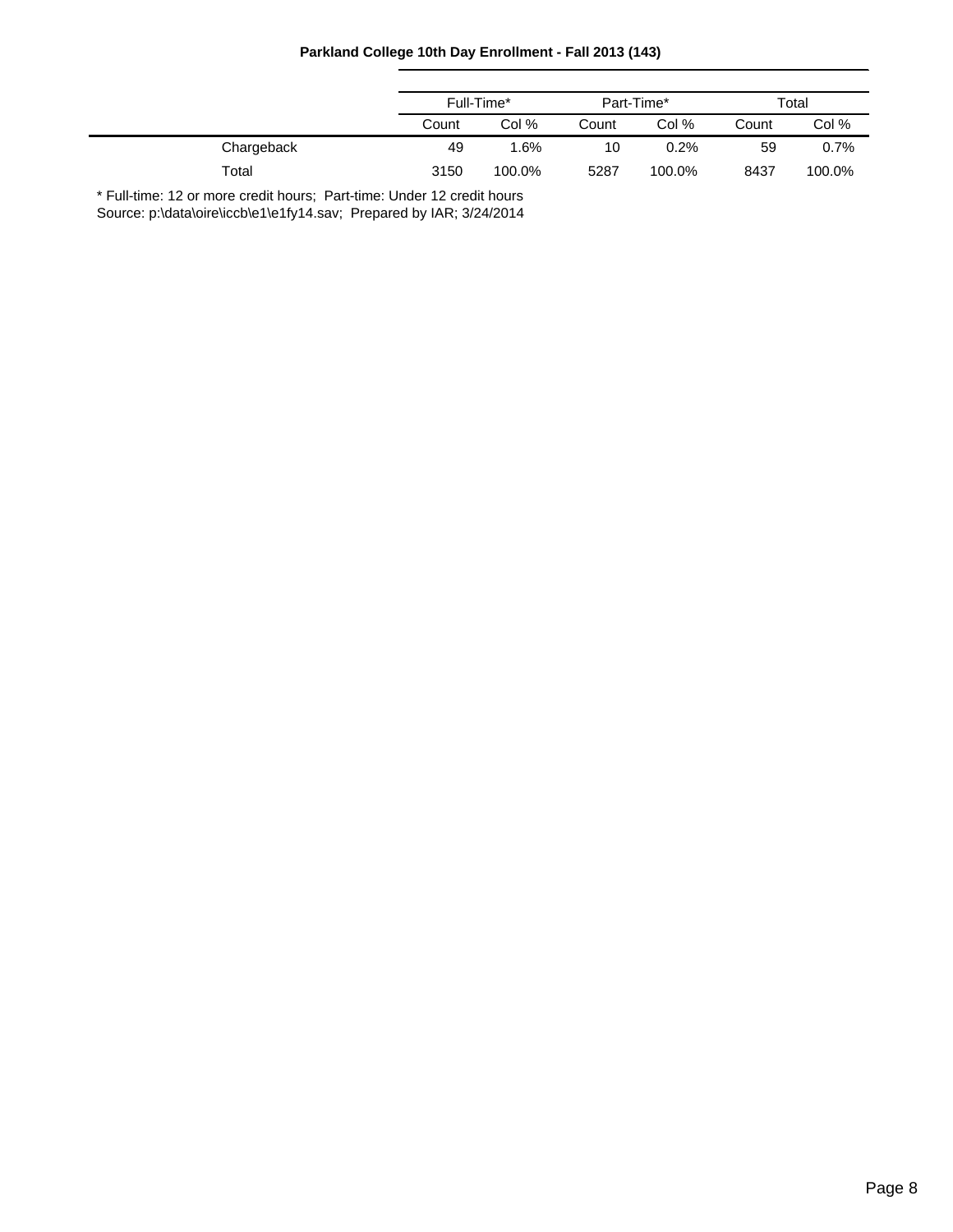**Parkland College 10th Day Enrollment - Fall 2013 (143)**

|              |                | Full-Time*     |        |       | Part-Time* |                           | Total  |  |  |
|--------------|----------------|----------------|--------|-------|------------|---------------------------|--------|--|--|
|              |                | Count          | Col %  | Count | Col %      | Count                     | Col %  |  |  |
| <b>State</b> | Alaska         | $\mathbf{1}$   | 0.0%   |       |            | 1                         | 0.0%   |  |  |
|              | Arizona        |                |        | 1     | 0.0%       | $\mathbf{1}$              | 0.0%   |  |  |
|              | California     | 6              | 0.2%   | 9     | 0.2%       | 15                        | 0.2%   |  |  |
|              | Colorado       | 1              | 0.0%   | 1     | 0.0%       | $\overline{2}$            | 0.0%   |  |  |
|              | Connecticut    | 1              | 0.0%   |       |            | 1                         | 0.0%   |  |  |
|              | Florida        | 5              | 0.2%   | 3     | 0.1%       | 8                         | 0.1%   |  |  |
|              | Georgia        | 1              | 0.0%   | 1     | 0.0%       | $\overline{c}$            | 0.0%   |  |  |
|              | Hawaii         |                |        | 1     | 0.0%       | 1                         | 0.0%   |  |  |
|              | Idaho          |                |        | 1     | 0.0%       | 1                         | 0.0%   |  |  |
|              | Illinois       | 2926           | 92.9%  | 5113  | 96.7%      | 8039                      | 95.3%  |  |  |
|              | Indiana        | 35             | 1.1%   | 15    | 0.3%       | 50                        | 0.6%   |  |  |
|              | lowa           | 1              | 0.0%   |       |            | 1                         | 0.0%   |  |  |
|              | Kansas         |                |        | 3     | 0.1%       | $\ensuremath{\mathsf{3}}$ | 0.0%   |  |  |
|              | Kentucky       | $\overline{4}$ | 0.1%   |       |            | 4                         | 0.0%   |  |  |
|              | Maryland       | 1              | 0.0%   | 3     | 0.1%       | 4                         | 0.0%   |  |  |
|              | Massachusetts  | $\overline{c}$ | 0.1%   |       |            | $\overline{c}$            | 0.0%   |  |  |
|              | Michigan       |                |        | 5     | 0.1%       | 5                         | 0.1%   |  |  |
|              | Minnesota      | 2              | 0.1%   |       |            | $\overline{c}$            | 0.0%   |  |  |
|              | Missouri       | 3              | 0.1%   | 4     | 0.1%       | $\overline{7}$            | 0.1%   |  |  |
|              | Nevada         | 1              | 0.0%   | 1     | 0.0%       | $\overline{c}$            | 0.0%   |  |  |
|              | New Hampshire  |                |        | 1     | 0.0%       | $\mathbf{1}$              | 0.0%   |  |  |
|              | New Jersey     | 3              | 0.1%   | 3     | 0.1%       | 6                         | 0.1%   |  |  |
|              | New Mexico     |                |        | 1     | 0.0%       | 1                         | 0.0%   |  |  |
|              | New York       | $\overline{c}$ | 0.1%   | 3     | 0.1%       | 5                         | 0.1%   |  |  |
|              | North Carolina | 1              | 0.0%   | 3     | 0.1%       | 4                         | 0.0%   |  |  |
|              | Ohio           | $\overline{c}$ | 0.1%   | 3     | 0.1%       | 5                         | 0.1%   |  |  |
|              | Oklahoma       | 1              | 0.0%   |       |            | 1                         | 0.0%   |  |  |
|              | Pennsylvania   | $\overline{c}$ | 0.1%   | 4     | 0.1%       | 6                         | 0.1%   |  |  |
|              | South Carolina | $\mathbf{1}$   | 0.0%   |       |            | $\mathbf{1}$              | 0.0%   |  |  |
|              | Tennessee      | $\mathbf{1}$   | 0.0%   | 3     | 0.1%       | 4                         | 0.0%   |  |  |
|              | Texas          | $\mathbf{1}$   | 0.0%   | 8     | 0.2%       | 9                         | 0.1%   |  |  |
|              | Virginia       | 1              | 0.0%   |       |            | 1                         | 0.0%   |  |  |
|              | Washington     | 1              | 0.0%   | 1     | 0.0%       | $\overline{c}$            | 0.0%   |  |  |
|              | Wisconsin      | $\overline{c}$ | 0.1%   | 1     | 0.0%       | 3                         | 0.0%   |  |  |
|              | Wyoming        |                |        | 1     | 0.0%       | 1                         | 0.0%   |  |  |
|              | Foreign        | 142            | 4.5%   | 94    | 1.8%       | 236                       | 2.8%   |  |  |
|              | Total          | 3150           | 100.0% | 5287  | 100.0%     | 8437                      | 100.0% |  |  |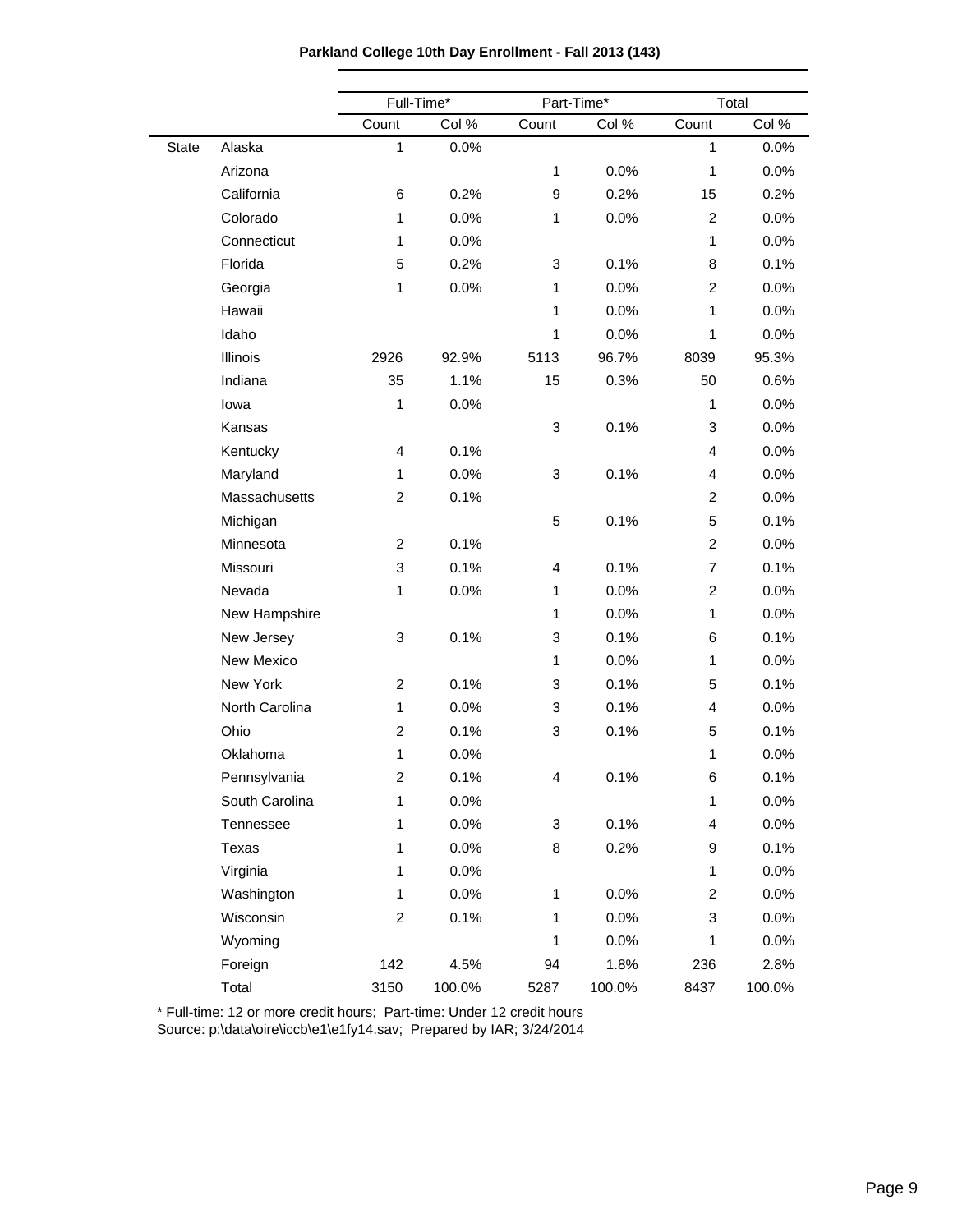**Parkland College 10th Day Enrollment - Fall 2013 (143)**

|                       |              | Full-Time*     |        |                           | Part-Time* |                         | Total  |  |
|-----------------------|--------------|----------------|--------|---------------------------|------------|-------------------------|--------|--|
|                       |              | Count          | Col %  | Count                     | Col %      | Count                   | Col %  |  |
| Student Major Program | Total        | 3150           | 100.0% | 5287                      | 100.0%     | 8437                    | 100.0% |  |
|                       | <b>B ABG</b> | 4              | 0.1%   | $\overline{\mathbf{4}}$   | 0.1%       | 8                       | 0.1%   |  |
|                       | <b>B ABL</b> | 18             | 0.6%   | 19                        | 0.4%       | 37                      | 0.4%   |  |
|                       | <b>B ABM</b> | 47             | 1.5%   | 23                        | 0.4%       | 70                      | 0.8%   |  |
|                       | <b>B ABR</b> | 3              | 0.1%   | $\overline{4}$            | 0.1%       | $\overline{7}$          | 0.1%   |  |
|                       | <b>B ABT</b> | 11             | 0.3%   | $\overline{c}$            | 0.0%       | 13                      | 0.2%   |  |
|                       | <b>B ACC</b> | 54             | 1.7%   | 62                        | 1.2%       | 116                     | 1.4%   |  |
|                       | <b>B AGB</b> | 4              | 0.1%   | $\mathbf{1}$              | 0.0%       | $\,$ 5 $\,$             | 0.1%   |  |
|                       | <b>B CCP</b> |                |        | $\ensuremath{\mathsf{3}}$ | 0.1%       | 3                       | 0.0%   |  |
|                       | <b>B EQM</b> | 6              | 0.2%   | $\overline{7}$            | 0.1%       | 13                      | 0.2%   |  |
|                       | <b>BETR</b>  |                |        | 1                         | 0.0%       | $\mathbf{1}$            | 0.0%   |  |
|                       | <b>B FLD</b> |                |        | $\overline{c}$            | 0.0%       | $\boldsymbol{2}$        | 0.0%   |  |
|                       | <b>BFSA</b>  |                |        | 1                         | 0.0%       | 1                       | 0.0%   |  |
|                       | <b>B HCM</b> | 8              | 0.3%   | 11                        | 0.2%       | 19                      | 0.2%   |  |
|                       | <b>BHIF</b>  | $\overline{c}$ | 0.1%   | $\overline{4}$            | 0.1%       | 6                       | 0.1%   |  |
|                       | <b>B HIH</b> | 8              | 0.3%   | 11                        | 0.2%       | 19                      | 0.2%   |  |
|                       | <b>BHIR</b>  | 15             | 0.5%   | 16                        | 0.3%       | 31                      | 0.4%   |  |
|                       | <b>B IND</b> | $\overline{c}$ | 0.1%   | $\overline{\mathbf{4}}$   | 0.1%       | 6                       | 0.1%   |  |
|                       | <b>BINT</b>  | 4              | 0.1%   |                           |            | 4                       | 0.0%   |  |
|                       | <b>B MGT</b> | 63             | 2.0%   | 86                        | 1.6%       | 149                     | 1.8%   |  |
|                       | <b>B MKT</b> | 20             | 0.6%   | 13                        | 0.2%       | 33                      | 0.4%   |  |
|                       | E ACR        | 32             | 1.0%   | 20                        | 0.4%       | 52                      | 0.6%   |  |
|                       | E AFT        | 17             | 0.5%   | 20                        | 0.4%       | 37                      | 0.4%   |  |
|                       | E AMT        | $\mathbf{1}$   | 0.0%   | $\,$ 5 $\,$               | 0.1%       | 6                       | 0.1%   |  |
|                       | E AUS        | 5              | 0.2%   | 1                         | 0.0%       | 6                       | 0.1%   |  |
|                       | E AUT        | 51             | 1.6%   | 31                        | 0.6%       | 82                      | 1.0%   |  |
|                       | E BCR        | 4              | 0.1%   | 3                         | 0.1%       | $\overline{7}$          | 0.1%   |  |
|                       | E CCA        | 1              | 0.0%   |                           |            | $\mathbf{1}$            | 0.0%   |  |
|                       | E CCD        |                |        | 1                         | 0.0%       | $\mathbf{1}$            | 0.0%   |  |
|                       | E CDB        | 10             | 0.3%   | $\overline{7}$            | 0.1%       | 17                      | 0.2%   |  |
|                       | E CDG        |                |        | 1                         | 0.0%       | $\mathbf{1}$            | 0.0%   |  |
|                       | E CDM        | 15             | 0.5%   | 21                        | 0.4%       | 36                      | 0.4%   |  |
|                       | E CDS        | 3              | 0.1%   | 1                         | 0.0%       | 4                       | 0.0%   |  |
|                       | E CIV        | 3              | 0.1%   | $\mathbf{1}$              | 0.0%       | $\overline{\mathbf{4}}$ | 0.0%   |  |
|                       | E CNH        | 40             | 1.3%   | $\overline{c}$            | 0.0%       | 42                      | 0.5%   |  |
|                       | E CTT        | $\mathbf{1}$   | 0.0%   | 3                         | 0.1%       | $\overline{\mathbf{4}}$ | 0.0%   |  |
|                       | E ECS        | 12             | 0.4%   | 10                        | 0.2%       | 22                      | 0.3%   |  |
|                       | E EIW        |                |        | $\mathbf{1}$              | 0.0%       | $\mathbf{1}$            | 0.0%   |  |
|                       | E ELP        | 6              | 0.2%   |                           |            | 6                       | 0.1%   |  |
|                       | E ENS        | 156            | 5.0%   | 84                        | 1.6%       | 240                     | 2.8%   |  |
|                       | E HAC        | 19             | 0.6%   | 12                        | 0.2%       | 31                      | 0.4%   |  |
|                       | E HVC        | $\overline{c}$ | 0.1%   | 10                        | 0.2%       | 12                      | 0.1%   |  |
|                       | E IMT        |                |        | 11                        | 0.2%       | 11                      | 0.1%   |  |
|                       | E IRW        |                |        | $\mathbf{1}$              | 0.0%       | $\mathbf{1}$            | 0.0%   |  |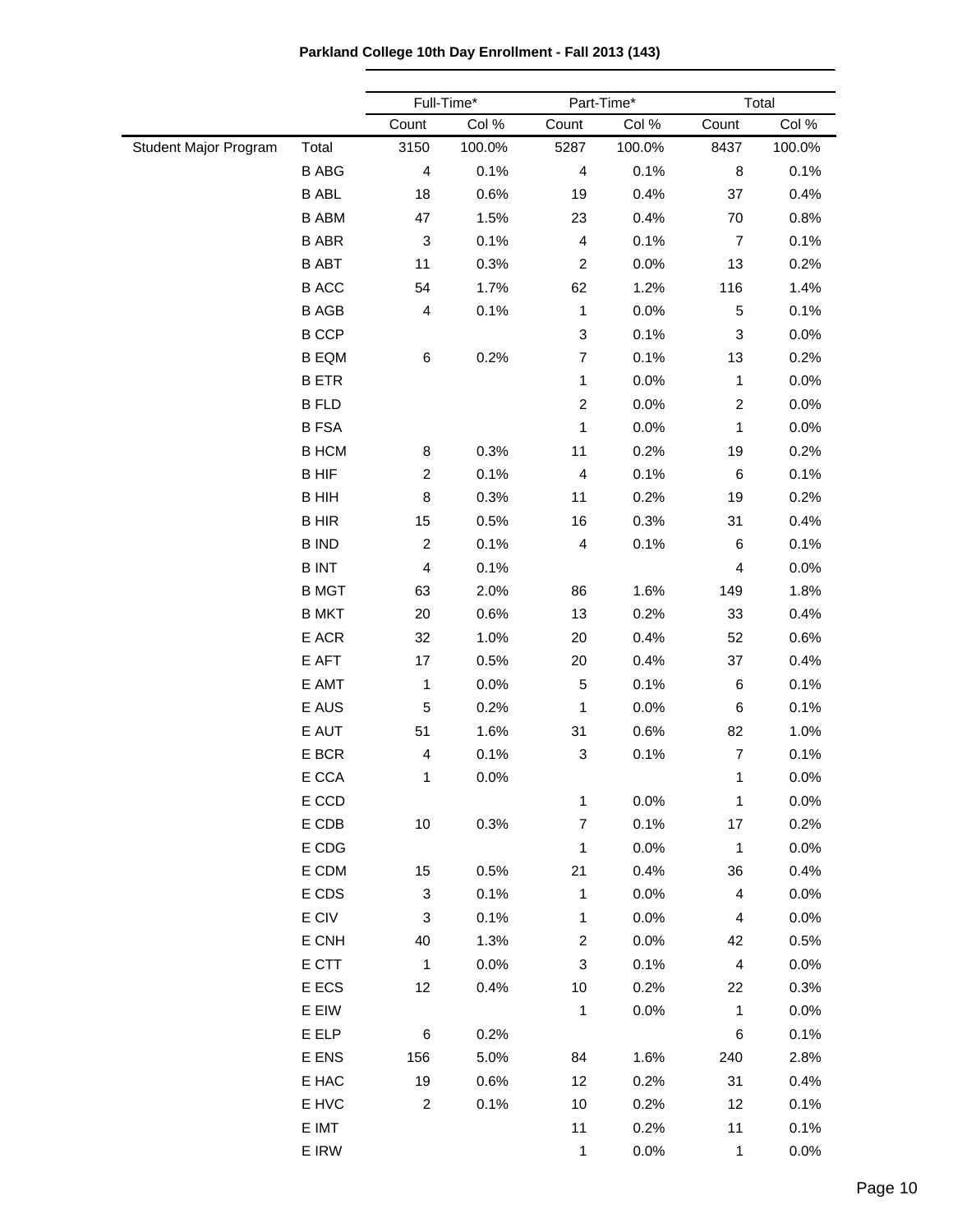**Parkland College 10th Day Enrollment - Fall 2013 (143)**

|              | Full-Time*       |       | Part-Time*     |       | Total          |         |  |
|--------------|------------------|-------|----------------|-------|----------------|---------|--|
|              | Count            | Col % | Count          | Col % | Count          | Col %   |  |
| E MFG        | 18               | 0.6%  | 25             | 0.5%  | 43             | 0.5%    |  |
| E MFT        | 4                | 0.1%  | $\overline{7}$ | 0.1%  | 11             | 0.1%    |  |
| E PET        | 38               | 1.2%  | 8              | 0.2%  | 46             | 0.5%    |  |
| E SST        | $\mathbf{1}$     | 0.0%  | $\mathbf{1}$   | 0.0%  | $\overline{c}$ | 0.0%    |  |
| F AAD        | 37               | 1.2%  | 41             | 0.8%  | 78             | 0.9%    |  |
| F AAE        | $\overline{4}$   | 0.1%  | 7              | 0.1%  | 11             | 0.1%    |  |
| F ENT        | 8                | 0.3%  | 4              | 0.1%  | 12             | 0.1%    |  |
| F GDI        |                  |       | $\overline{c}$ | 0.0%  | $\overline{c}$ | 0.0%    |  |
| F GDS        | 26               | 0.8%  | 24             | 0.5%  | 50             | 0.6%    |  |
| F GPP        | $\mathbf{1}$     | 0.0%  |                |       | $\mathbf{1}$   | 0.0%    |  |
| F MCB        | 13               | 0.4%  | 14             | 0.3%  | 27             | 0.3%    |  |
| F MCC        | $\boldsymbol{2}$ | 0.1%  | 9              | 0.2%  | 11             | 0.1%    |  |
| F MPH        | 18               | 0.6%  | 8              | 0.2%  | 26             | 0.3%    |  |
| F MPR        |                  |       | 3              | 0.1%  | 3              | 0.0%    |  |
| F MSE        | 14               | 0.4%  | 6              | 0.1%  | 20             | 0.2%    |  |
| F MSP        | 12               | 0.4%  | 12             | 0.2%  | 24             | 0.3%    |  |
| G CMA        |                  |       | 11             | 0.2%  | 11             | 0.1%    |  |
| <b>G DCM</b> | $\overline{c}$   | 0.1%  | $\overline{c}$ | 0.0%  | $\overline{4}$ | 0.0%    |  |
| G DHG        | 62               | 2.0%  |                |       | 62             | 0.7%    |  |
| G DTP        | $\mathbf{1}$     | 0.0%  | 5              | 0.1%  | 6              | 0.1%    |  |
| G EMA        |                  |       | $\,$ 5 $\,$    | 0.1%  | 5              | 0.1%    |  |
| <b>G EMT</b> | 10               | 0.3%  | 15             | 0.3%  | 25             | 0.3%    |  |
| G MAS        | $\overline{c}$   | 0.1%  | 26             | 0.5%  | 28             | 0.3%    |  |
| G MSG        |                  |       | $\mathbf{1}$   | 0.0%  | $\mathbf{1}$   | 0.0%    |  |
| <b>G NAS</b> | 3                | 0.1%  | 19             | 0.4%  | 22             | 0.3%    |  |
| <b>G NUR</b> | 40               | 1.3%  | 157            | 3.0%  | 197            | 2.3%    |  |
| <b>G OTA</b> | 18               | 0.6%  | 20             | 0.4%  | 38             | 0.5%    |  |
| <b>GRTT</b>  | 5                | 0.2%  | 29             | 0.5%  | 34             | 0.4%    |  |
| <b>G SUR</b> | $\mathbf{1}$     | 0.0%  | 37             | 0.7%  | 38             | 0.5%    |  |
| <b>G VTT</b> | 43               | 1.4%  | 19             | 0.4%  | 62             | 0.7%    |  |
| G XCT        |                  |       | $\overline{c}$ | 0.0%  | $\overline{a}$ | 0.0%    |  |
| G XMR        | $\mathbf{1}$     | 0.0%  | $\mathbf{1}$   | 0.0%  | $\overline{2}$ | $0.0\%$ |  |
| G XRA        | 19               | 0.6%  | 13             | 0.2%  | 32             | 0.4%    |  |
| H GAA        | 503              | 16.0% | 505            | 9.6%  | 1008           | 11.9%   |  |
| N ASG        | 780              | 24.8% | 625            | 11.8% | 1405           | 16.7%   |  |
| N FTR        | 5                | 0.2%  | $\,6$          | 0.1%  | 11             | 0.1%    |  |
| <b>OCCUP</b> | 128              | 4.1%  | 319            | 6.0%  | 447            | 5.3%    |  |
| S CDA        | $\mathbf{1}$     | 0.0%  | 3              | 0.1%  | 4              | 0.0%    |  |
| S CDE        | $\overline{c}$   | 0.1%  | 3              | 0.1%  | 5              | 0.1%    |  |
| S CHD        | 25               | 0.8%  | 44             | 0.8%  | 69             | 0.8%    |  |
| S CJS        | 83               | 2.6%  | 73             | 1.4%  | 156            | 1.8%    |  |
| S FST        | 12               | 0.4%  | 14             | 0.3%  | 26             | 0.3%    |  |
| T ASP        | $\mathbf{1}$     | 0.0%  |                |       | $\mathbf{1}$   | 0.0%    |  |
| T BKP        | 1                | 0.0%  | $\mathbf{1}$   | 0.0%  | $\overline{a}$ | 0.0%    |  |
|              |                  |       |                |       |                |         |  |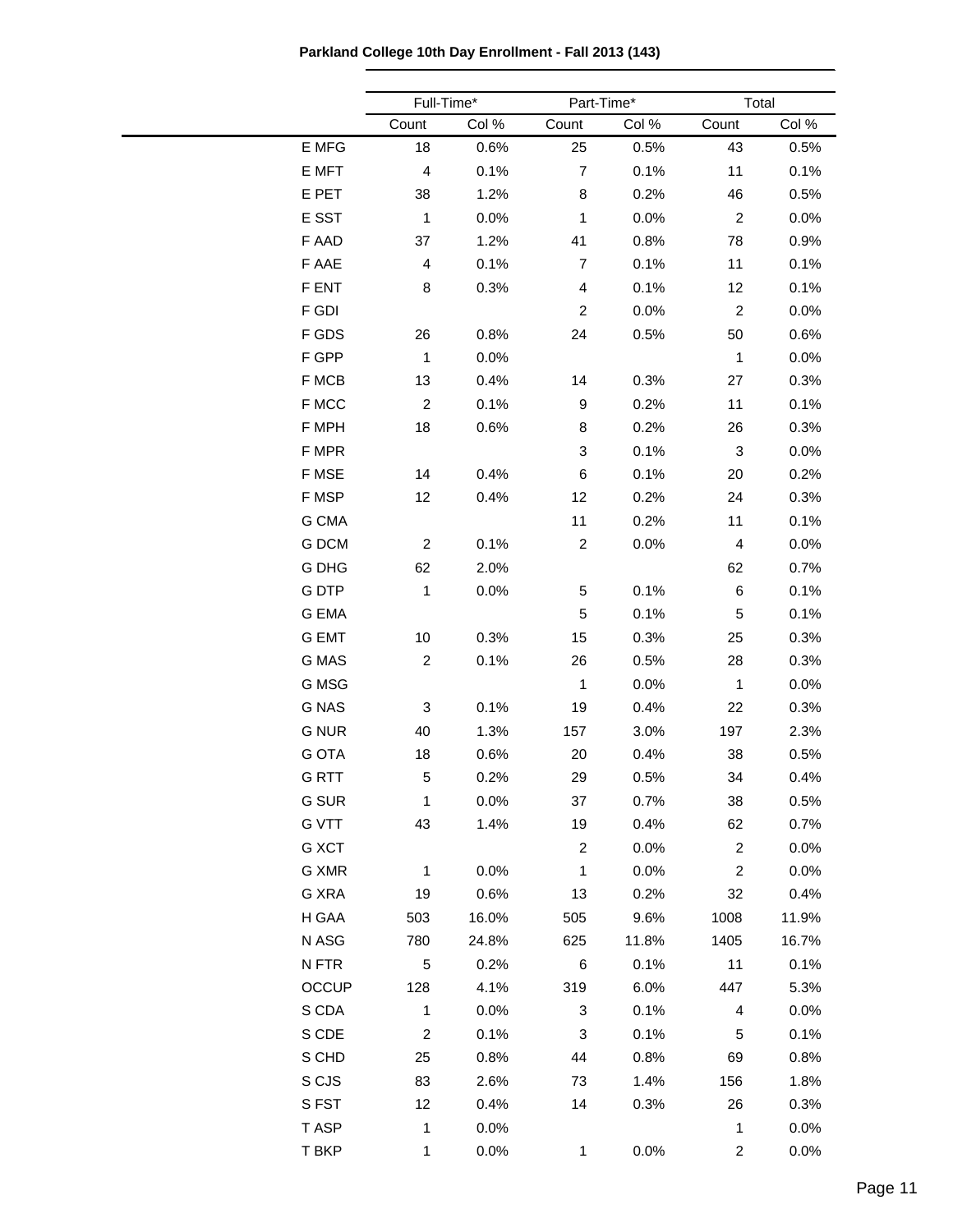**Parkland College 10th Day Enrollment - Fall 2013 (143)**

|             |               |                           | Full-Time* |                | Part-Time* |                | Total  |  |
|-------------|---------------|---------------------------|------------|----------------|------------|----------------|--------|--|
|             |               | Count                     | Col %      | Count          | Col %      | Count          | Col %  |  |
|             | T CIS         |                           |            | $\overline{4}$ | 0.1%       | 4              | 0.0%   |  |
|             | T CMS         | 15                        | 0.5%       | 29             | 0.5%       | 44             | 0.5%   |  |
|             | <b>T CNA</b>  | 32                        | 1.0%       | 42             | 0.8%       | 74             | 0.9%   |  |
|             | T CPL         | 13                        | 0.4%       | 17             | 0.3%       | 30             | 0.4%   |  |
|             | T CSM         | $\overline{c}$            | 0.1%       | $\mathbf{1}$   | 0.0%       | 3              | 0.0%   |  |
|             | T DGM         | 51                        | 1.6%       | 41             | 0.8%       | 92             | 1.1%   |  |
|             | T IPR         |                           |            | $\overline{c}$ | 0.0%       | $\overline{c}$ | 0.0%   |  |
|             | <b>T LIN</b>  |                           |            | $\overline{c}$ | 0.0%       | $\overline{c}$ | 0.0%   |  |
|             | T MSA         |                           |            | 1              | 0.0%       | $\mathbf{1}$   | 0.0%   |  |
|             | T NET         |                           |            | 4              | 0.1%       | 4              | 0.0%   |  |
|             | T NSS         |                           |            | 1              | 0.0%       | 1              | 0.0%   |  |
|             | T OCA         | 30                        | 1.0%       | 40             | 0.8%       | 70             | 0.8%   |  |
|             | T OCP         | $\mathbf{1}$              | 0.0%       | $\overline{c}$ | 0.0%       | 3              | 0.0%   |  |
|             | T OOS         | $\ensuremath{\mathsf{3}}$ | 0.1%       | 4              | 0.1%       | $\overline{7}$ | 0.1%   |  |
|             | T VGW         | $\mathbf{1}$              | 0.0%       | 1              | 0.0%       | $\overline{c}$ | 0.0%   |  |
|             | T WSM         |                           |            | 4              | 0.1%       | 4              | 0.0%   |  |
|             | X CDL         | 1                         | 0.0%       | 3              | 0.1%       | 4              | 0.0%   |  |
|             | Y AB3         |                           |            | 3              | 0.1%       | 3              | 0.0%   |  |
|             | Y AB4         |                           |            | 3              | 0.1%       | 3              | 0.0%   |  |
|             | Y AS5         | $\mathbf{1}$              | 0.0%       | 1              | 0.0%       | $\overline{c}$ | 0.0%   |  |
|             | Y AS6         | $\ensuremath{\mathsf{3}}$ | 0.1%       | 3              | 0.1%       | 6              | 0.1%   |  |
|             | Y EL1         |                           |            | 1              | 0.0%       | 1              | 0.0%   |  |
|             | Y EL2         |                           |            | $\mathbf 5$    | 0.1%       | $\mathbf 5$    | 0.1%   |  |
|             | Y EL3         |                           |            | $\overline{c}$ | 0.0%       | $\overline{c}$ | 0.0%   |  |
|             | Y EL4         |                           |            | 1              | 0.0%       | 1              | 0.0%   |  |
|             | Y EL5         |                           |            | 5              | 0.1%       | 5              | 0.1%   |  |
|             | Y GSU         | 406                       | 12.9%      | 2419           | 45.8%      | 2825           | 33.5%  |  |
| Degree Type | 1799          | 128                       | 4.1%       | 319            | 6.0%       | 447            | 5.3%   |  |
|             | AA            | 501                       | 15.9%      | 503            | 9.5%       | 1004           | 11.9%  |  |
|             | AAS           | 1029                      | 32.7%      | 1019           | 19.3%      | 2048           | 24.3%  |  |
|             | <b>AES</b>    | 156                       | 5.0%       | 84             | 1.6%       | 240            | 2.8%   |  |
|             | AFA           | 67                        | 2.1%       | 66             | 1.2%       | 133            | 1.6%   |  |
|             | AGS           | 406                       | 12.9%      | 2419           | 45.8%      | 2825           | 33.5%  |  |
|             | ${\sf AS}$    | 780                       | 24.8%      | 625            | 11.8%      | 1405           | 16.7%  |  |
|             | $\mathsf{CE}$ | $\,6$                     | 0.2%       | 26             | 0.5%       | 32             | 0.4%   |  |
|             | CER           | $77 \,$                   | 2.4%       | 226            | 4.3%       | 303            | 3.6%   |  |
|             | Total         | 3150                      | 100.0%     | 5287           | 100.0%     | 8437           | 100.0% |  |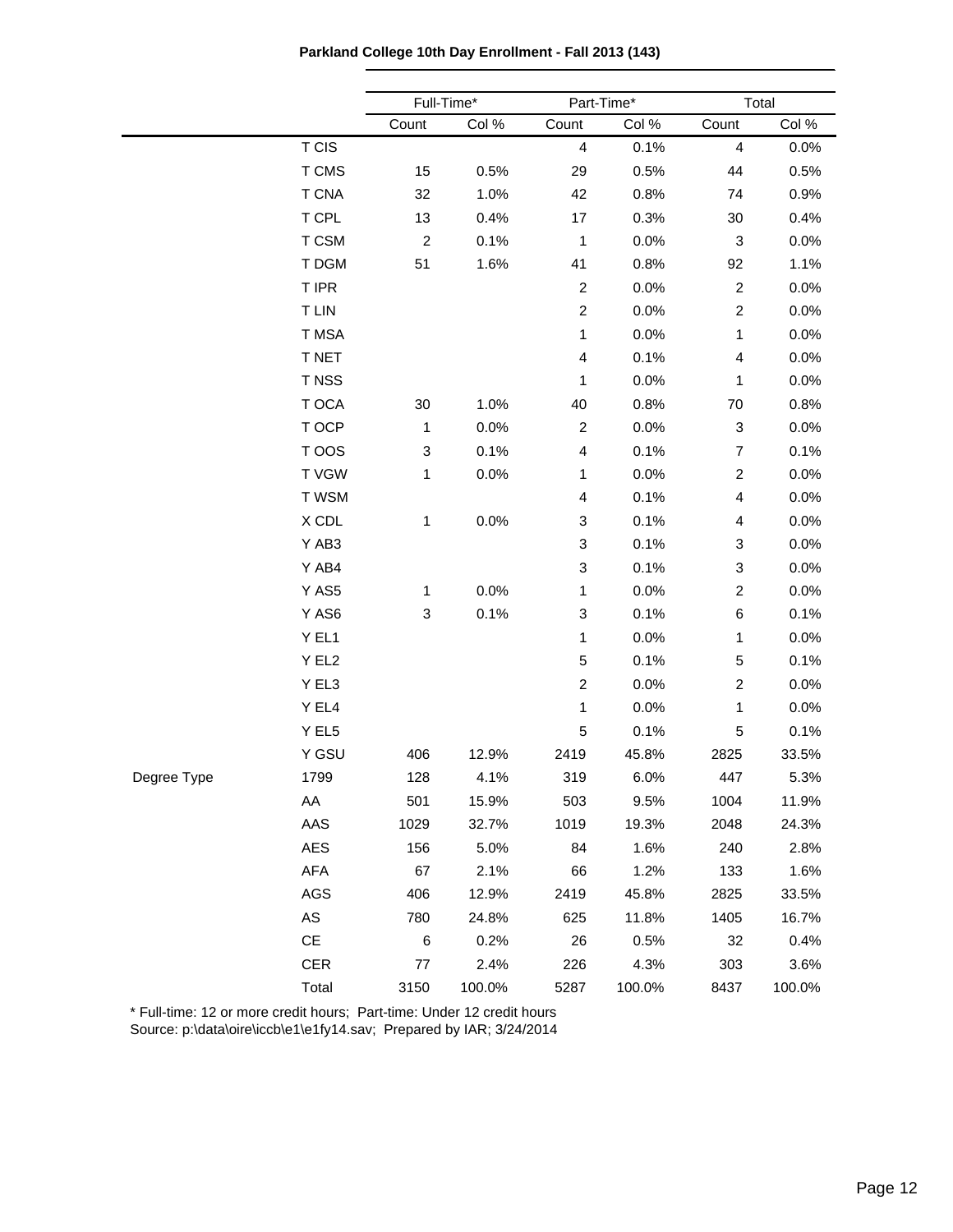$\overline{\phantom{0}}$ 

|                         |                                             |                | Full-Time* |                           | Part-Time* |                | Total  |
|-------------------------|---------------------------------------------|----------------|------------|---------------------------|------------|----------------|--------|
|                         |                                             | Count          | Col %      | Count                     | Col %      | Count          | Col %  |
| Transfer<br>Institution | Total                                       | 177            | 100.0%     | 139                       | 100.0%     | 316            | 100.0% |
| Name                    | Unknown Institution                         |                |            | 1                         | 0.7%       | 1              | 0.3%   |
|                         | <b>Black Hawk College-East</b>              | 1              | 0.6%       |                           |            | 1              | 0.3%   |
|                         | <b>Black Hawk College-Quad</b><br>Cities    | 1              | 0.6%       | 1                         | 0.7%       | $\overline{c}$ | 0.6%   |
|                         | <b>Blackburn College</b>                    |                |            | $\mathbf{1}$              | 0.7%       | 1              | 0.3%   |
|                         | Carl Sandburg College                       |                |            | 1                         | 0.7%       | 1              | 0.3%   |
|                         | <b>Chicago State University</b>             | 1              | 0.6%       |                           |            | 1              | 0.3%   |
|                         | City Colleges of Chicago                    | 1              | 0.6%       | 1                         | 0.7%       | $\overline{c}$ | 0.6%   |
|                         | College of DuPage                           | 4              | 2.3%       |                           |            | 4              | 1.3%   |
|                         | College of Lake County                      | $\overline{c}$ | 1.1%       | 1                         | 0.7%       | 3              | 0.9%   |
|                         | Columbia College                            |                |            | 1                         | 0.7%       | 1              | 0.3%   |
|                         | Danville Area Community<br>College          | 11             | 6.2%       | 15                        | 10.8%      | 26             | 8.2%   |
|                         | DeVry Institute of<br>Technology - Lombard  | 1              | 0.6%       |                           |            | 1              | 0.3%   |
|                         | <b>Eastern Illinois University</b>          | $\overline{c}$ | 1.1%       | 5                         | 3.6%       | 7              | 2.2%   |
|                         | <b>Elgin Community College</b>              | 1              | 0.6%       | $\overline{c}$            | 1.4%       | 3              | 0.9%   |
|                         | Harold Washington College<br>(Loop College) |                |            | 1                         | 0.7%       | 1              | 0.3%   |
|                         | <b>Heartland Community</b><br>College       | 5              | 2.8%       | 11                        | 7.9%       | 16             | 5.1%   |
|                         | Illinois Central College                    | 5              | 2.8%       | $\ensuremath{\mathsf{3}}$ | 2.2%       | 8              | 2.5%   |
|                         | Illinois Eastern Community<br>Colleges      | $\overline{c}$ | 1.1%       |                           |            | $\overline{c}$ | 0.6%   |
|                         | Illinois State University                   | 4              | 2.3%       | $\overline{c}$            | 1.4%       | 6              | 1.9%   |
|                         | <b>Illinois Valley Community</b><br>College | 3              | 1.7%       | $\overline{c}$            | 1.4%       | 5              | 1.6%   |
|                         | John A. Logan College                       |                |            | $\overline{c}$            | 1.4%       | $\overline{c}$ | 0.6%   |
|                         | Joliet Junior College                       | 10             | 5.6%       | $\overline{\mathbf{4}}$   | 2.9%       | 14             | 4.4%   |
|                         | Kankakee Community<br>College               | 11             | 6.2%       | 5                         | 3.6%       | 16             | 5.1%   |
|                         | Kishwaukee College                          | 1              | 0.6%       |                           |            | 1              | 0.3%   |
|                         | Lake Land College                           | 16             | 9.0%       | 17                        | 12.2%      | 33             | 10.4%  |
|                         | Lewis & Clark Community<br>College          | 1              | 0.6%       |                           |            | 1              | 0.3%   |
|                         | Lincoln Christian College                   |                |            | $\mathbf{1}$              | 0.7%       | 1              | 0.3%   |
|                         | Lincoln College                             |                |            | $\overline{c}$            | 1.4%       | $\overline{c}$ | 0.6%   |
|                         | <b>Lincoln Land Community</b><br>College    | 1              | 0.6%       | $\overline{c}$            | 1.4%       | 3              | 0.9%   |
|                         | Lincoln Trail College                       |                |            | 1                         | 0.7%       | 1              | 0.3%   |
|                         | <b>Millikin University</b>                  | $\overline{c}$ | 1.1%       | 1                         | 0.7%       | 3              | 0.9%   |
|                         | Moraine Valley Comm.<br>College             |                |            | 3                         | 2.2%       | 3              | 0.9%   |
|                         | Northern Illinois University                | $\overline{c}$ | 1.1%       | 3                         | 2.2%       | 5              | 1.6%   |
|                         | Oakton Community College                    | $\overline{c}$ | 1.1%       | 1                         | 0.7%       | 3              | 0.9%   |
|                         | Olivet Nazarene College                     |                |            | $\mathbf{1}$              | 0.7%       | 1              | 0.3%   |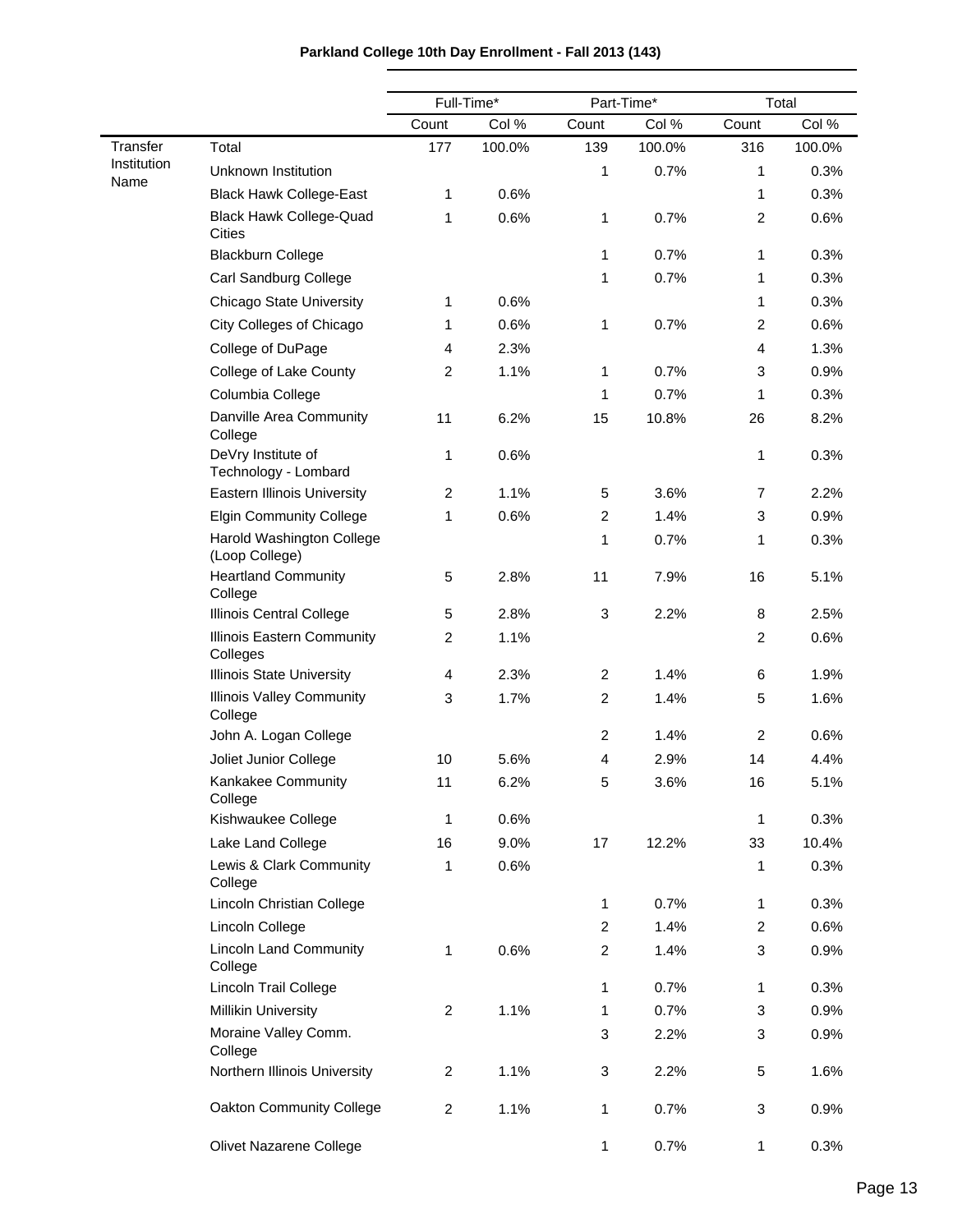|                            |                                                                 | Full-Time*<br>Part-Time* |        |                | Total  |                |        |
|----------------------------|-----------------------------------------------------------------|--------------------------|--------|----------------|--------|----------------|--------|
|                            |                                                                 | Count                    | Col %  | Count          | Col %  | Count          | Col %  |
|                            | <b>Olney Central College</b>                                    |                          |        | $\overline{2}$ | 1.4%   | $\sqrt{2}$     | 0.6%   |
|                            | Prairie State College                                           | 5                        | 2.8%   | $\overline{2}$ | 1.4%   | $\overline{7}$ | 2.2%   |
|                            | Rend Lake College                                               | 1                        | 0.6%   |                |        | 1              | 0.3%   |
|                            | Richard J. Daley College                                        | 1                        | 0.6%   |                |        | $\mathbf{1}$   | 0.3%   |
|                            | <b>Richland Community</b><br>College                            | 8                        | 4.5%   | 8              | 5.8%   | 16             | 5.1%   |
|                            | <b>Roosevelt University</b>                                     | 1                        | 0.6%   |                |        | 1              | 0.3%   |
|                            | <b>Sauk Valley Community</b><br>College                         |                          |        | 1              | 0.7%   | 1              | 0.3%   |
|                            | SIU Carbondale                                                  | 3                        | 1.7%   | 1              | 0.7%   | 4              | 1.3%   |
|                            | SIU Edwardsville                                                | 1                        | 0.6%   | 1              | 0.7%   | $\overline{c}$ | 0.6%   |
|                            | South Suburban College of<br>Cook County (Thornton<br>Community |                          |        | $\overline{2}$ | 1.4%   | $\overline{2}$ | 0.6%   |
|                            | Southwestern Illinois<br>College                                |                          |        | 1              | 0.7%   | 1              | 0.3%   |
|                            | Spoon River College                                             | 1                        | 0.6%   |                |        | $\mathbf{1}$   | 0.3%   |
|                            | <b>Triton College</b>                                           | 3                        | 1.7%   |                |        | $\mathbf{3}$   | 0.9%   |
|                            | U of I - Urbana                                                 | 30                       | 16.9%  | 18             | 12.9%  | 48             | 15.2%  |
|                            | <b>Waubonsee Community</b><br>College                           | $\overline{2}$           | 1.1%   |                |        | $\overline{2}$ | 0.6%   |
|                            | <b>Western Illinois University</b>                              | 1                        | 0.6%   |                |        | $\mathbf{1}$   | 0.3%   |
|                            | Wilbur Wright College                                           | 1                        | 0.6%   |                |        | 1              | 0.3%   |
|                            | William Rainey Harper<br>College                                | 2                        | 1.1%   |                |        | $\overline{2}$ | 0.6%   |
|                            | Out of State Institution                                        | 27                       | 15.3%  | 12             | 8.6%   | 39             | 12.3%  |
| Transfer                   | Unknown Institution Type                                        | 27                       | 15.3%  | 13             | 9.4%   | 40             | 12.7%  |
| Institution<br><b>Type</b> | <b>Private Junior Colleges</b>                                  |                          |        | $\overline{2}$ | 1.4%   | $\overline{2}$ | 0.6%   |
|                            | Private Universities/Co                                         | 4                        | 2.3%   | 5              | 3.6%   | 9              | 2.8%   |
|                            | <b>Public Community Colleg</b>                                  | 102                      | 57.6%  | 89             | 64.0%  | 191            | 60.4%  |
|                            | <b>Public Universities</b>                                      | 44                       | 24.9%  | 30             | 21.6%  | 74             | 23.4%  |
|                            | Total                                                           | 177                      | 100.0% | 139            | 100.0% | 316            | 100.0% |

\* Full-time: 12 or more credit hours; Part-time: Under 12 credit hours Source: p:\data\oire\iccb\e1\e1fy14.sav; Prepared by IAR; 3/24/2014